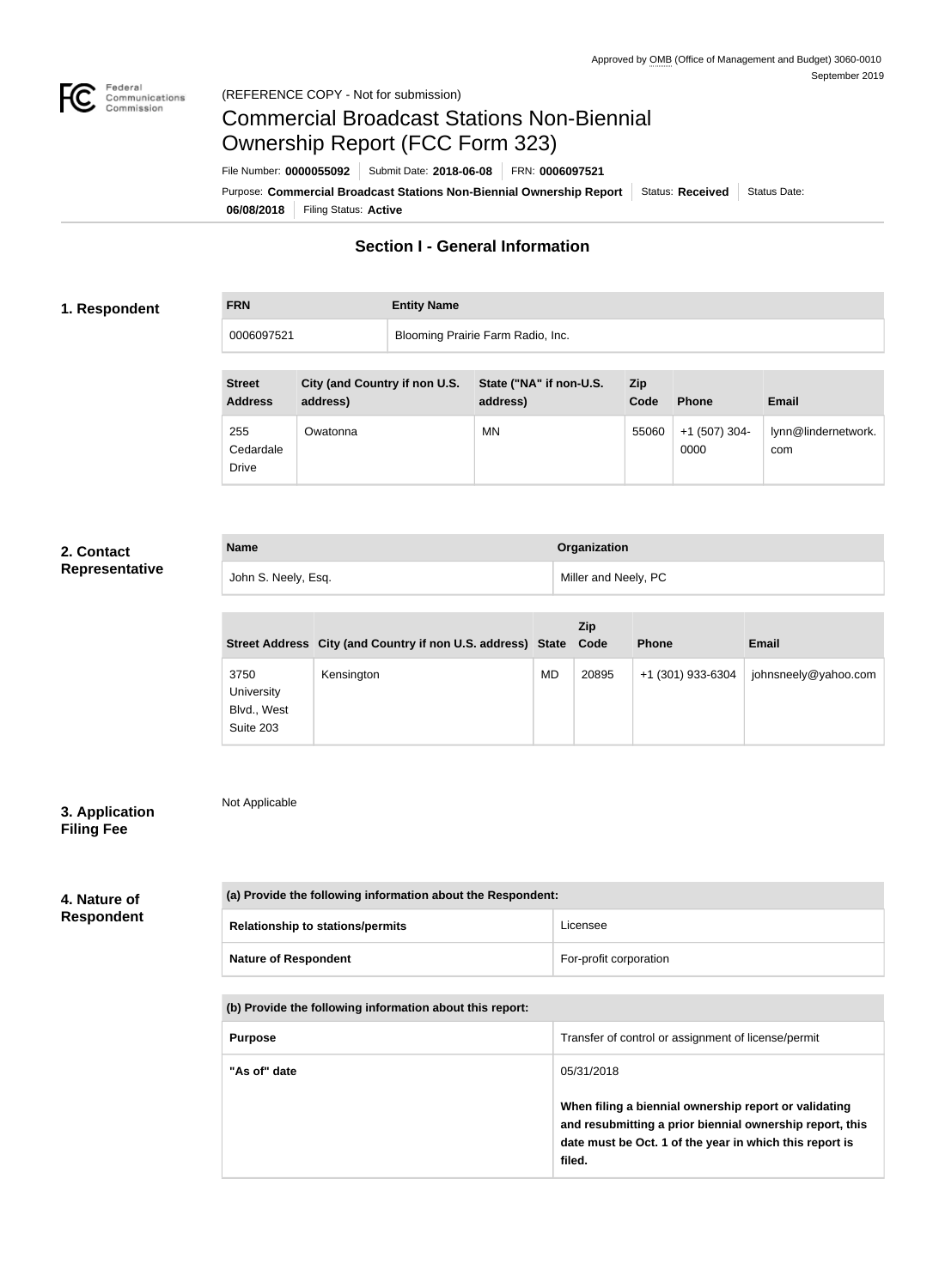**5. Licensee(s) /Permittees(s) and Station(s) /Permit(s)**

**Respondent is filing this report to cover the following Licensee(s)/Permittee(s) and station(s)/permit(s):**

| Licensee/Permittee Name           |                  |                         |            | <b>FRN</b>   |                |  |
|-----------------------------------|------------------|-------------------------|------------|--------------|----------------|--|
| Blooming Prairie Farm Radio, Inc. |                  |                         | 0006097521 |              |                |  |
|                                   |                  |                         |            |              |                |  |
| Fac. ID No.                       | <b>Call Sign</b> | <b>City</b>             |            | <b>State</b> | <b>Service</b> |  |
| 5874                              | KOWZ-FM          | <b>BLOOMING PRAIRIE</b> |            | MN           | <b>FM</b>      |  |
| 68823                             | <b>KNXR</b>      | <b>ROCHESTER</b>        |            | MN           | <b>FM</b>      |  |

## **Section II – Non-Biennial Ownership Information**

## **1. 47 C.F.R. Section 73.3613 and Other Documents**

Licensee/Permittee Respondents should list all contracts and other instruments set forth in 47 C.F.R. Section 73.3613(a) through (c) for the facility or facilities listed on this report. In addition, attributable Local Marketing Agreements (LMAs) and attributable Joint Sales Agreements (JSAs) must be disclosed by the licensee of the brokering station on its ownership report. If the agreement is an attributable LMA, an attributable JSA, or a network affiliation agreement, check the appropriate box. Otherwise, select "Other." Non-Licensee/Permittee Respondents should select "Not Applicable" in response to this question.

| <b>Document Information</b>                     |                                                         |  |
|-------------------------------------------------|---------------------------------------------------------|--|
| Description of contract or instrument           | Articles of Incorporation and Bylaws                    |  |
| Parties to contract or instrument               | company                                                 |  |
| Date of execution                               | 05/1992                                                 |  |
| Date of expiration                              | No expiration date                                      |  |
| <b>Agreement type</b><br>(check all that apply) | Other<br><b>Agreement Type: organizational document</b> |  |

#### **2. Ownership Interests**

**(a)** Ownership Interests. This Question requires Respondents to enter detailed information about ownership interests by generating a series of subforms. Answer each question on each subform. The first subform listing should be for the Respondent itself. If the Respondent is not a natural person, also list each of the officers, directors, stockholders, non-insulated partners, non-insulated members, and any other persons or entities with a direct attributable interest in the Respondent pursuant to the standards set forth in 47 C.F.R. Section 73.3555. (A "direct" interest is one that is not held through any intervening companies or entities.) List each interest holder with a direct attributable interest in the Respondent separately.

Leave the percentage of total assets (Equity Debt Plus) field blank for an interest holder unless that interest holder has an attributable interest in the Respondent solely on the basis of the Commission's Equity Debt Plus attribution standard, 47 C.F.R. Section 73.3555, Note 2(i).

In the case of vertical or indirect ownership structures, list only those interests in the Respondent that also represent an attributable interest in the Licensee(s) or Permittee(s) for which the report is being submitted.

Entities that are part of an organizational structure that includes holding companies or other forms of indirect ownership must file separate ownership reports. In such a structure do not report, or file a separate report for, any interest holder that does not have an attributable interest in the Licensee(s) or Permittee(s) for which the report is being submitted.

Please see the Instructions for further detail concerning interests that must be reported in response to this question.

The Respondent must provide an FCC Registration Number for each interest holder reported in response to this question. Please see the Instructions for detailed information and guidance concerning this requirement.

| <b>Ownership Information</b> |                                   |                     |  |  |
|------------------------------|-----------------------------------|---------------------|--|--|
| <b>FRN</b>                   | 0006097521                        |                     |  |  |
| <b>Entity Name</b>           | Blooming Prairie Farm Radio, Inc. |                     |  |  |
| <b>Address</b>               | PO Box                            |                     |  |  |
|                              | <b>Street 1</b>                   | 255 Cedardale Drive |  |  |
|                              |                                   |                     |  |  |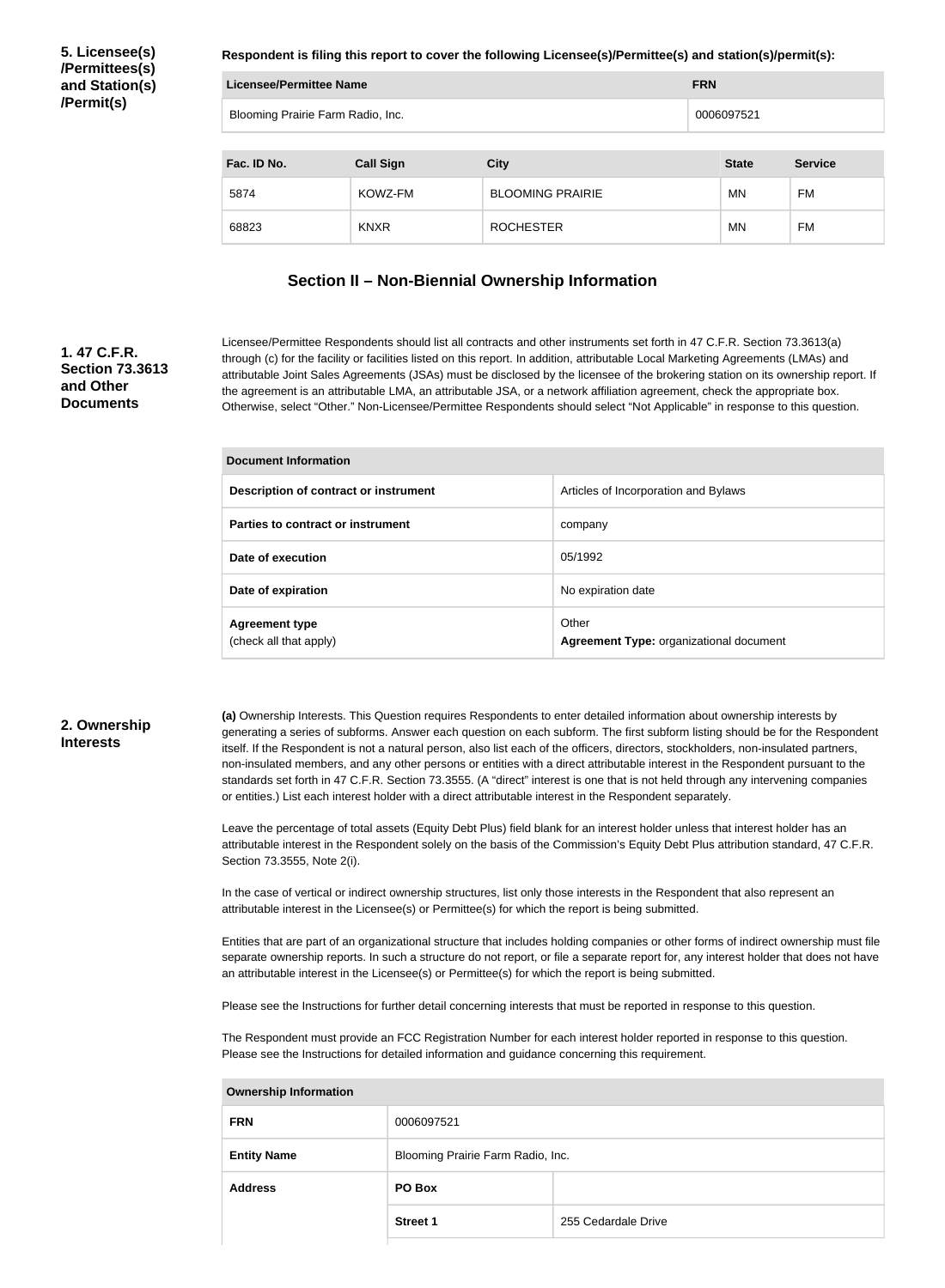|                                                                                                                            | <b>Street 2</b>                           |                      |                            |  |  |
|----------------------------------------------------------------------------------------------------------------------------|-------------------------------------------|----------------------|----------------------------|--|--|
|                                                                                                                            | <b>City</b>                               | Owatonna             |                            |  |  |
|                                                                                                                            | State ("NA" if non-U.S.<br>address)       | MN                   |                            |  |  |
|                                                                                                                            | <b>Zip/Postal Code</b>                    | 55060                |                            |  |  |
|                                                                                                                            | Country (if non-U.S.<br>address)          | <b>United States</b> |                            |  |  |
| Respondent<br><b>Listing Type</b>                                                                                          |                                           |                      |                            |  |  |
| <b>Positional Interests</b><br>(check all that apply)                                                                      | Respondent                                |                      |                            |  |  |
| <b>Interest Percentages</b><br>(enter percentage values                                                                    | Voting                                    | 0.0%                 | <b>Jointly Held?</b><br>No |  |  |
| from 0.0 to 100.0)                                                                                                         | <b>Total assets (Equity Debt</b><br>Plus) | 0.0%                 |                            |  |  |
| Does interest holder have an attributable interest in one or more broadcast stations<br>that do not appear on this report? | No                                        |                      |                            |  |  |

| <b>Ownership Information</b>                                                                                                      |                                           |                                            |  |  |
|-----------------------------------------------------------------------------------------------------------------------------------|-------------------------------------------|--------------------------------------------|--|--|
| <b>FRN</b>                                                                                                                        | 0005824867                                |                                            |  |  |
| <b>Name</b>                                                                                                                       | Lynn C. Ketelsen                          |                                            |  |  |
| <b>Address</b>                                                                                                                    | PO Box                                    |                                            |  |  |
|                                                                                                                                   | <b>Street 1</b>                           | 255 Cedardale Drive                        |  |  |
|                                                                                                                                   | <b>Street 2</b>                           |                                            |  |  |
|                                                                                                                                   | <b>City</b>                               | Owatonna                                   |  |  |
|                                                                                                                                   | State ("NA" if non-U.S.<br>address)       | <b>MN</b>                                  |  |  |
|                                                                                                                                   | <b>Zip/Postal Code</b>                    | 55060                                      |  |  |
|                                                                                                                                   | Country (if non-U.S.<br>address)          | <b>United States</b>                       |  |  |
| <b>Listing Type</b>                                                                                                               | Other Interest Holder                     |                                            |  |  |
| <b>Positional Interests</b><br>(check all that apply)                                                                             | Officer, Director, Stockholder            |                                            |  |  |
| <b>Interest Percentages</b><br>(enter percentage values                                                                           | <b>Voting</b>                             | 50.0%<br><b>Jointly Held?</b><br><b>No</b> |  |  |
| from 0.0 to 100.0)                                                                                                                | <b>Total assets (Equity Debt</b><br>Plus) | 50.0%                                      |  |  |
| Does interest holder have an attributable interest in one or more broadcast stations<br>Yes<br>that do not appear on this report? |                                           |                                            |  |  |

| <b>Ownership Information</b> |                     |  |  |  |
|------------------------------|---------------------|--|--|--|
| <b>FRN</b>                   | 0013851381          |  |  |  |
| <b>Name</b>                  | Matthew L. Ketelsen |  |  |  |
| <b>Address</b>               | PO Box              |  |  |  |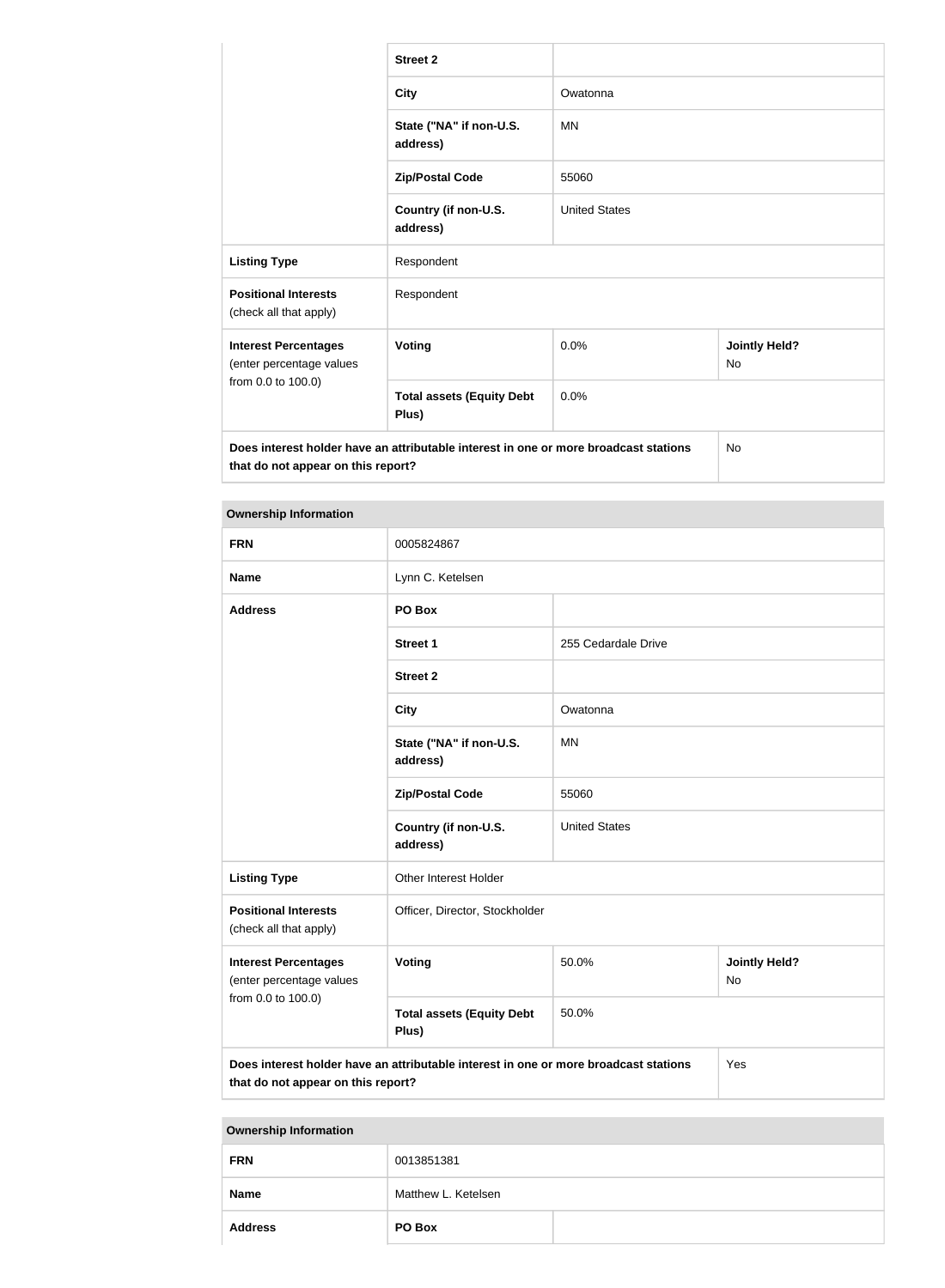|                                                                                      | <b>Street 1</b>                           | 255 Cedardale Drive  |                                   |
|--------------------------------------------------------------------------------------|-------------------------------------------|----------------------|-----------------------------------|
|                                                                                      | <b>Street 2</b>                           |                      |                                   |
|                                                                                      | <b>City</b>                               | Owatonna             |                                   |
|                                                                                      | State ("NA" if non-U.S.<br>address)       | MN                   |                                   |
|                                                                                      | <b>Zip/Postal Code</b>                    | 55060                |                                   |
|                                                                                      | Country (if non-U.S.<br>address)          | <b>United States</b> |                                   |
| <b>Listing Type</b>                                                                  | Other Interest Holder                     |                      |                                   |
| <b>Positional Interests</b><br>(check all that apply)                                | Officer, Director                         |                      |                                   |
| <b>Interest Percentages</b><br>(enter percentage values<br>from 0.0 to 100.0)        | <b>Voting</b>                             | 0.0%                 | <b>Jointly Held?</b><br><b>No</b> |
|                                                                                      | <b>Total assets (Equity Debt</b><br>Plus) | 0.0%                 |                                   |
| Does interest holder have an attributable interest in one or more broadcast stations |                                           |                      | Yes                               |

**that do not appear on this report?**

| <b>Ownership Information</b>                                                                                               |                                           |                      |                            |
|----------------------------------------------------------------------------------------------------------------------------|-------------------------------------------|----------------------|----------------------------|
| <b>FRN</b>                                                                                                                 | 2130001171                                |                      |                            |
| <b>Name</b>                                                                                                                | JDavid Linder                             |                      |                            |
| <b>Address</b>                                                                                                             | PO Box                                    | 1420                 |                            |
|                                                                                                                            | <b>Street 1</b>                           |                      |                            |
|                                                                                                                            | <b>Street 2</b>                           |                      |                            |
|                                                                                                                            | <b>City</b>                               | Mankato              |                            |
|                                                                                                                            | State ("NA" if non-U.S.<br>address)       | <b>MN</b>            |                            |
|                                                                                                                            | <b>Zip/Postal Code</b>                    | 56002                |                            |
|                                                                                                                            | Country (if non-U.S.<br>address)          | <b>United States</b> |                            |
| <b>Listing Type</b>                                                                                                        | Other Interest Holder                     |                      |                            |
| <b>Positional Interests</b><br>(check all that apply)                                                                      | Officer, Director, Stockholder            |                      |                            |
| <b>Interest Percentages</b><br>(enter percentage values<br>from 0.0 to 100.0)                                              | Voting                                    | 5.0%                 | <b>Jointly Held?</b><br>No |
|                                                                                                                            | <b>Total assets (Equity Debt</b><br>Plus) | 5.0%                 |                            |
| Does interest holder have an attributable interest in one or more broadcast stations<br>that do not appear on this report? |                                           | Yes                  |                            |

| <b>Ownership Information</b> |                                 |  |
|------------------------------|---------------------------------|--|
| <b>FRN</b>                   | 0027140458                      |  |
| <b>Entity Name</b>           | THE JRL REVOCABLE TRUST OF 2015 |  |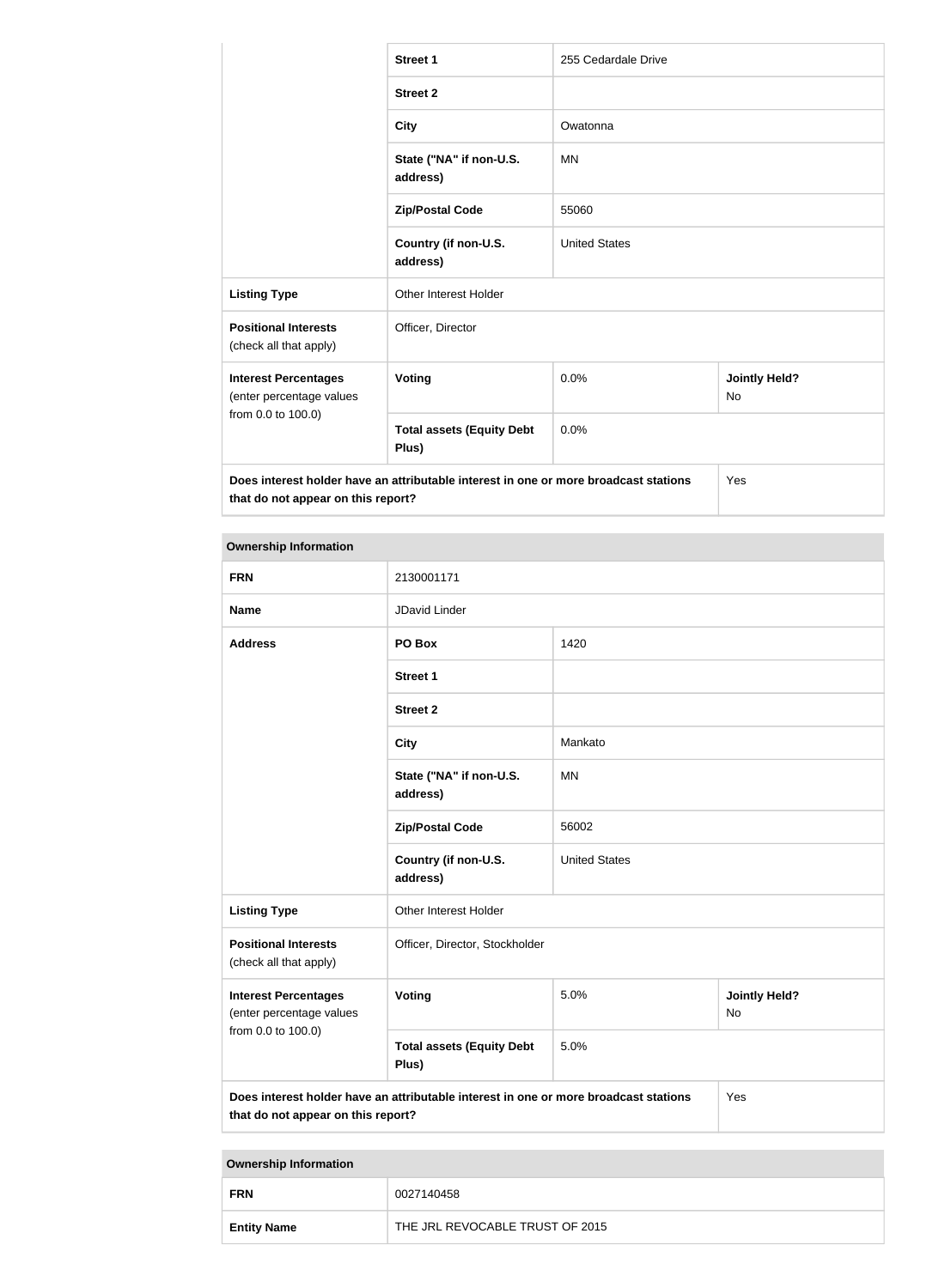| <b>Address</b>                                                                                                                                                                                       | PO Box                                    | 1420                 |                                   |  |
|------------------------------------------------------------------------------------------------------------------------------------------------------------------------------------------------------|-------------------------------------------|----------------------|-----------------------------------|--|
|                                                                                                                                                                                                      | <b>Street 1</b>                           |                      |                                   |  |
|                                                                                                                                                                                                      | <b>Street 2</b>                           |                      |                                   |  |
|                                                                                                                                                                                                      | <b>City</b>                               | Mankato              |                                   |  |
|                                                                                                                                                                                                      | State ("NA" if non-U.S.<br>address)       | <b>MN</b>            |                                   |  |
|                                                                                                                                                                                                      | <b>Zip/Postal Code</b>                    | 56002                |                                   |  |
|                                                                                                                                                                                                      | Country (if non-U.S.<br>address)          | <b>United States</b> |                                   |  |
| <b>Listing Type</b>                                                                                                                                                                                  | Other Interest Holder                     |                      |                                   |  |
| <b>Positional Interests</b><br>(check all that apply)                                                                                                                                                | Stockholder                               |                      |                                   |  |
| <b>Interest Percentages</b><br>(enter percentage values<br>from 0.0 to 100.0)                                                                                                                        | Voting                                    | 45.0%                | <b>Jointly Held?</b><br><b>No</b> |  |
|                                                                                                                                                                                                      | <b>Total assets (Equity Debt</b><br>Plus) | 45.0%                |                                   |  |
| Does interest holder have an attributable interest in one or more broadcast stations<br>that do not appear on this report?                                                                           |                                           |                      | Yes                               |  |
|                                                                                                                                                                                                      |                                           |                      |                                   |  |
| (b) Respondent certifies that any interests, including equity, financial, or voting<br>interests, not reported in this filing are non-attributable.<br>If "No," submit as an exhibit an explanation. |                                           | Yes                  |                                   |  |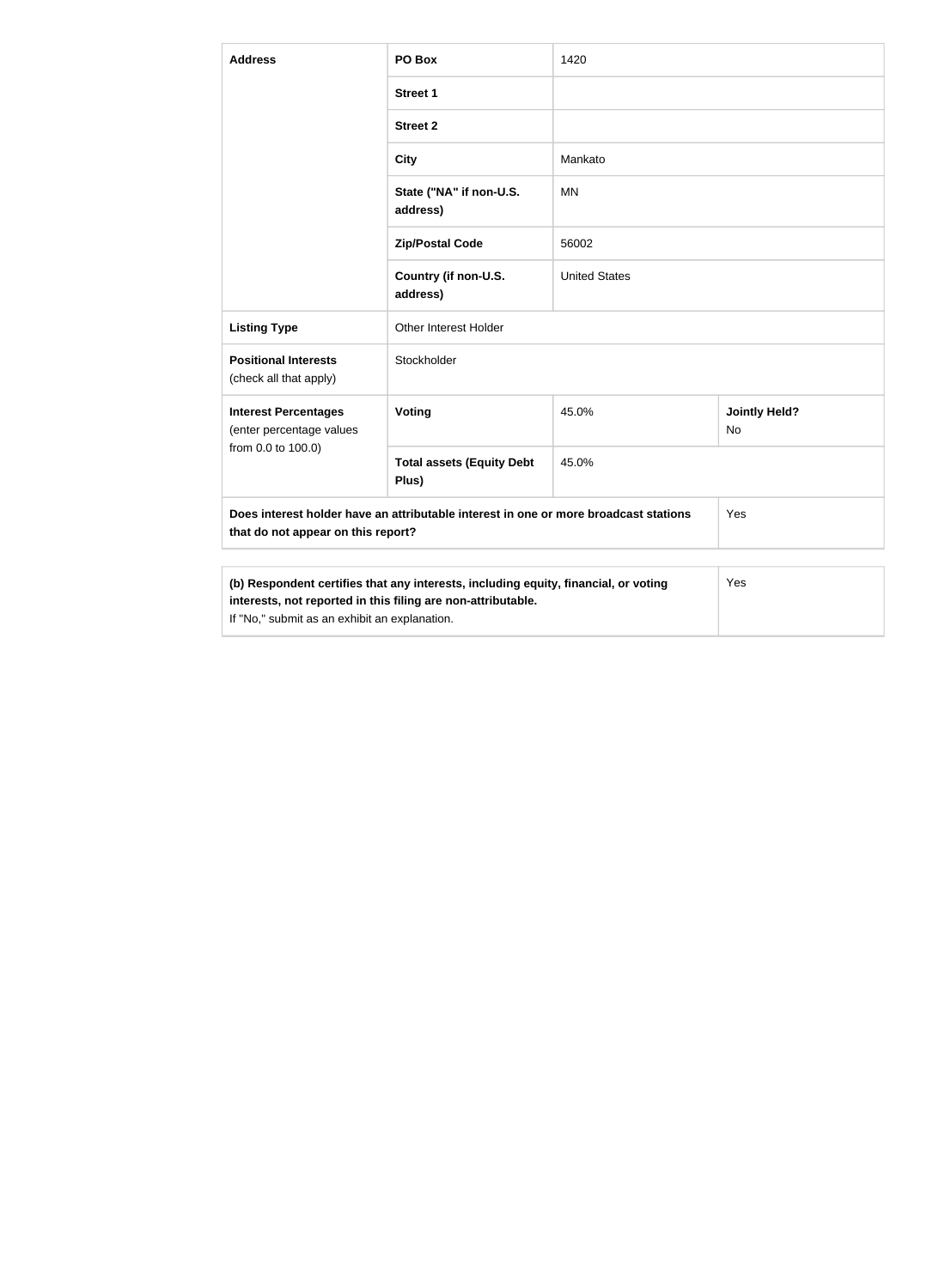

**(d) Are any of the individuals listed as an attributable interest holder in the Respondent married to each other or related to each other as parentchild or as siblings?** Yes

If "Yes," provide the following information for each such the relationship.

| <b>Fallilly INGIQUUISHIPS</b> |              |             |                    |
|-------------------------------|--------------|-------------|--------------------|
| <b>FRN</b>                    | 0005824867   | <b>Name</b> | Lynn C Ketelsen    |
| <b>FRN</b>                    | 0013851381   | <b>Name</b> | Matthew L Ketelsen |
| Relationship                  | Parent/Child |             |                    |

| (e) Is Respondent seeking an attribution exemption for any officer or director with<br>duties wholly unrelated to the Licensee(s)?                                                                                             | No. |
|--------------------------------------------------------------------------------------------------------------------------------------------------------------------------------------------------------------------------------|-----|
| If "Yes," complete the information in the required fields and submit an Exhibit fully describing<br>that individual's duties and responsibilities, and explaining why that individual should not be<br>attributed an interest. |     |

**Family Relationships**